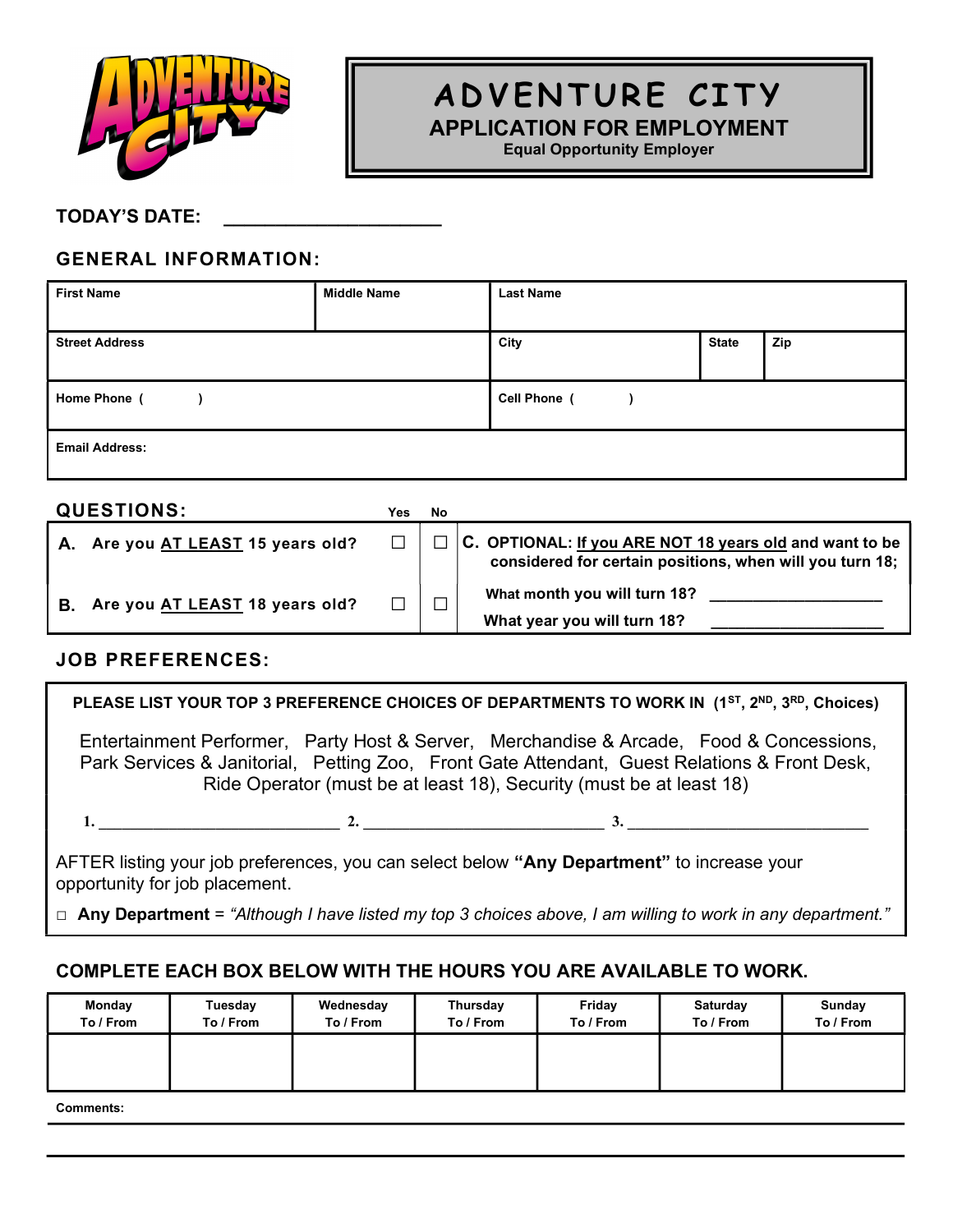#### Adventure City Application, page 2

|    | <b>QUESTIONS:</b>                                                                                                                                                                                                                                                                                  | Yes | No. |
|----|----------------------------------------------------------------------------------------------------------------------------------------------------------------------------------------------------------------------------------------------------------------------------------------------------|-----|-----|
|    | <sup>1.</sup> Have you ever been employed by Adventure City? If yes, what department?                                                                                                                                                                                                              |     |     |
|    | 2. Are you a U.S. Citizen or legally authorized to work in the U.S.?                                                                                                                                                                                                                               |     |     |
|    | <sup>3.</sup> If you are applying for the Security Department, do you already have a "GUARD CARD"?                                                                                                                                                                                                 |     |     |
|    | 4. I understand that AFTER being hired or re-hired by Adventure City, I will be asked to sign a release<br>form authorizing Adventure City to perform a "National Wide Screen Criminal Background Check"<br>on me. A background check WILL BE performed in order to be employed by Adventure City. |     |     |
| 5. | I authorize Adventure City to contact former employers to obtain information about me.                                                                                                                                                                                                             |     |     |
| 6. | Are there any reasons why you can not perform physically or otherwise, the essential functions of<br>the job for which you applied?                                                                                                                                                                |     |     |

Explain: explain: explain: explaint and the set of the set of the set of the set of the set of the set of the set of the set of the set of the set of the set of the set of the set of the set of the set of the set of the se

### EDUCATION:

| School Name & City / State Location                                | Graduate?                                  |  |                      |               |
|--------------------------------------------------------------------|--------------------------------------------|--|----------------------|---------------|
| Select Highest Grade COMPLETED: 9 10 11 12<br>Name of High School: |                                            |  |                      |               |
|                                                                    |                                            |  |                      |               |
|                                                                    |                                            |  | <b>College Major</b> | <b>Degree</b> |
| Name of Jr. College / College:                                     | Select Highest Year COMPLETED: 1 2 3 4 5 6 |  |                      |               |
|                                                                    |                                            |  |                      |               |
| Other Schools / Certifications / Education / etc.:                 |                                            |  |                      |               |
|                                                                    |                                            |  |                      |               |
|                                                                    |                                            |  |                      |               |

## WORK EXPERIENCE: (Begin with your most recent job)

| <b>Employer</b>                    | <b>START</b><br><b>DATE</b> |                                            | <b>END</b><br><b>DATE</b> |  |
|------------------------------------|-----------------------------|--------------------------------------------|---------------------------|--|
| Location                           |                             | <b>Describe Your Job Responsibilities:</b> |                           |  |
| Your Job Title                     |                             |                                            |                           |  |
| <b>Supervisor Name &amp; Title</b> |                             | Your Reason For Leaving:                   |                           |  |
| <b>Phone Number</b>                |                             |                                            |                           |  |

| <b>Employer</b>                    | <b>START</b><br><b>END</b><br><b>DATE</b><br><b>DATE</b> |
|------------------------------------|----------------------------------------------------------|
| Location                           | <b>Describe Your Job Responsibilities:</b>               |
| Your Job Title                     |                                                          |
| <b>Supervisor Name &amp; Title</b> | Your Reason For Leaving:                                 |
| <b>Phone Number</b>                |                                                          |